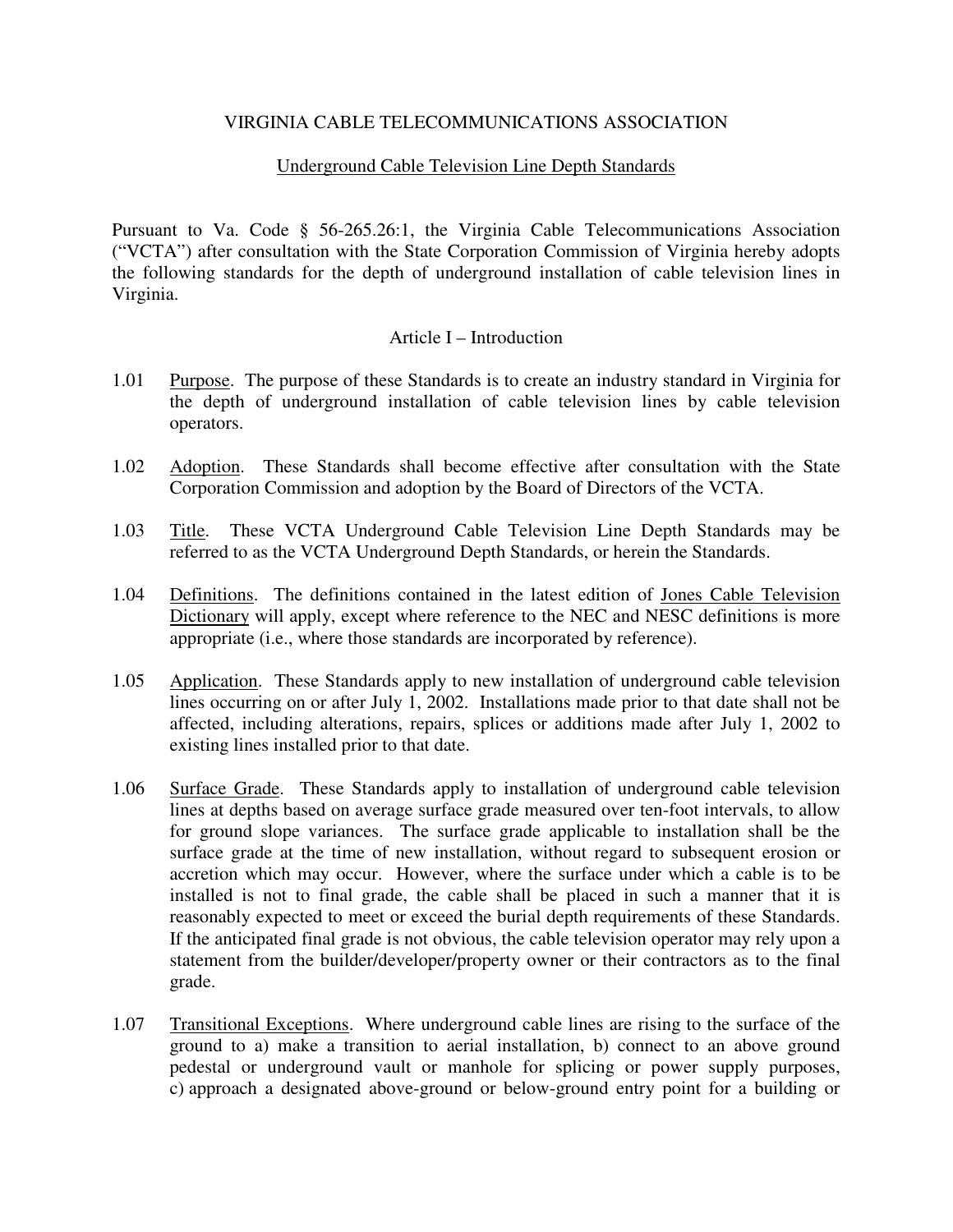other structure, or d) similar transitions approaching the ground surface, then the depth standards shall not apply to such transitional changes. Where underground cable lines change burial depth to a) make a transition from one form of cable burial to another (e.g., direct buried cable to metal conduit or non-metallic raceways) or b) make a transition from one permitted depth to another, then the less burdensome depth standard shall apply to the cable in the course of such transitional change. The distance over which such transitional changes occur shall under normal conditions not exceed five (5) feet from the point of ground surface (or below ground connection or entry point) to the approved underground depth level.

- 1.08 Private Property Exception. Where underground cable lines are installed on private property, and the property owner has expressly requested that the underground cable lines be placed at a shallower depth (e.g., to avoid damage to or reinstallation of an underground sprinkler system), then the depth standards shall not apply.
- 1.09 Scope. These Standards cover the depth requirements for installation of underground coaxial or fiber optic cable for transmission of cable television services, either alone or in conjunction with telephone or information services. These Standards do not cover electrical utility installations such as power supplies to amplifiers, or to cable head-ends or nodes, and do not cover electrical supply cables described in National Electrical Safety Code (NESC) Parts 330-354.

# Article II – Depth Requirements

- 2.01 Network-Powered Broadband Communications Systems. For network-powered broadband communications systems subject to National Electrical Code (NEC) Article 830, the minimum cover requirements of NEC Table 830.12 shall apply to buried cable lines.
- 2.02 All Other Cable Systems. For underground cable television lines other than networkpowered broadband communications systems subject to NEC Article 830, the following underground depth standards shall apply for burial depth below ground level or concrete top surface:

| Location of Wiring                                                                        | <b>Direct Burial</b><br>Cable | Metal<br>Conduit   | Non-metallic<br>Raceways |
|-------------------------------------------------------------------------------------------|-------------------------------|--------------------|--------------------------|
| Drop lines to buildings<br>or structures                                                  | 6 inches                      | [6]                | [6]                      |
| Trunk or feeder lines and<br>all other not specified<br>herein whether or not<br>powered) | 12 inches                     | $\lceil 12 \rceil$ | $\lceil 12 \rceil$       |
| Under or inside a building                                                                | 0 inches                      | 0                  | 0                        |